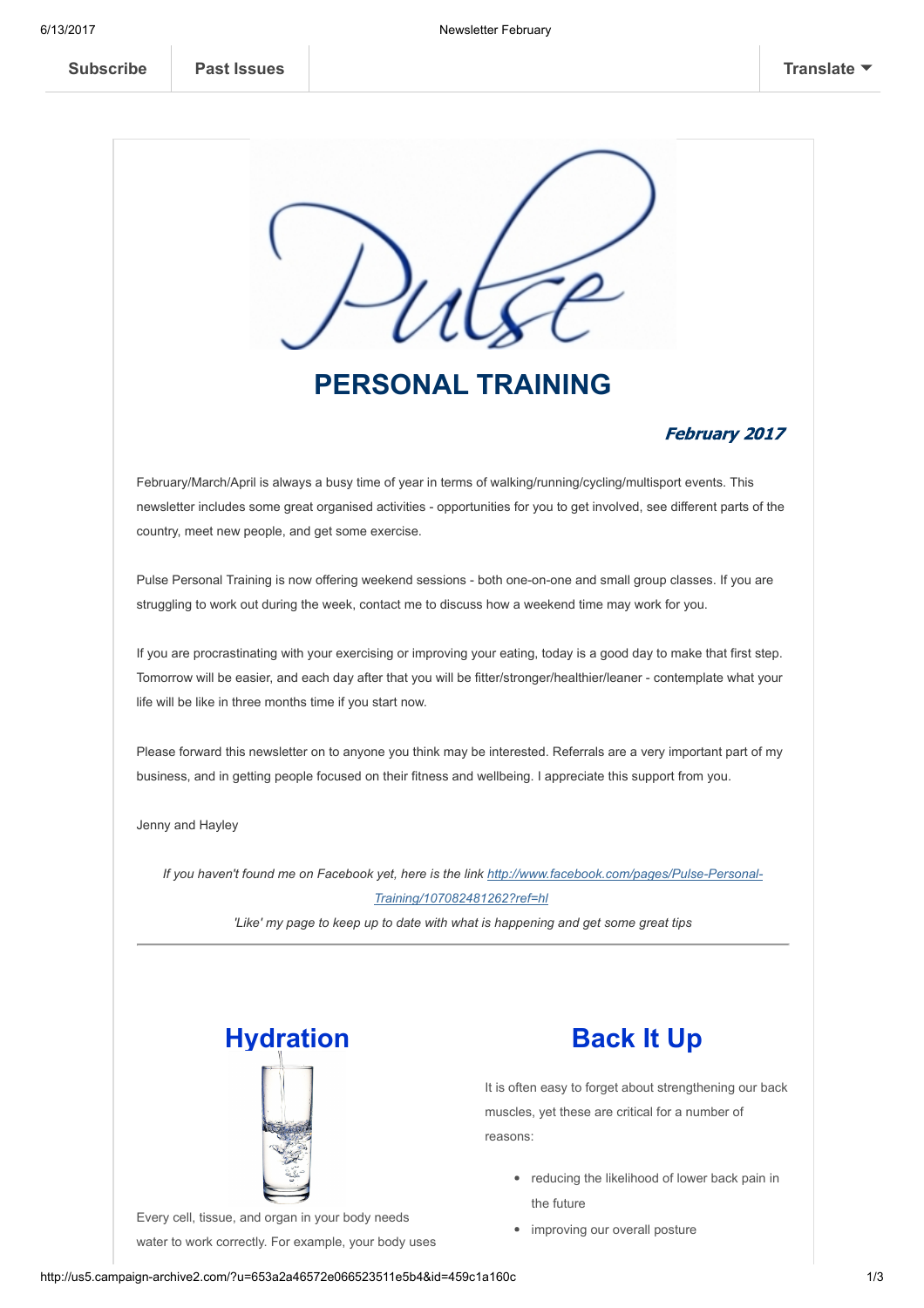and lubricate joints. Water is needed for good health.

Other benefits include:

- improved mood increased energy
- flushing out toxins and boosting immunity

water to maintain its temperature, remove waste,

- keeping colds / flu at bay and getting rid of toxins through sweat and urination
- promoting weight loss (the full-feeling people get from drinking water makes people less inclined to over-indulge)
- $\bullet$  keeping the digestive tract healthy water is a natural way to relieve constipation and help with digestion

The standard recommendation of 8 glasses of water a day is a quide only - each individual is different, and it will depend on activity levels, size of individual, temperature, any medical conditions. The key is making sure your urine is colourless or light yellow on a consistent basis. Remember you will need a bit more this time of year, so keep a water bottle handy, and pop in some lemon/lime or other natural flavouring if you are struggling to get enough water.

## Managing Stress (part 2)

Now that life is generally returning to normal with holidays over, children back at school etc, we might be thinking "great, stress is done and dusted". However for some people this may be a more stressful time because it is "same old, same old" and we thought the new year might be different, even though we had done nothing to make it different. So what can we do to reduce this stress?

The obvious thing would be to actively make some changes, moving towards the goals that you want to achieve. However this may not be immediately possible, and we might need to accept that we have to retain the status quo right now but start thinking about what we want to change. While we are doing this, we need to bring to the fore the positive aspects of what we are currently doing, because there is always something great in each day.

avoid stiffness in the lower back

allowing nutrients to get into the disc space

Much of our day is now spent in a forward, hunched posture, so pulling the shoulder blades back on a regular basis, and improving the muscle tone of all of our back muscles, will considerably reduce back pain or the chance of having any future back issues. Regularly moving, and limiting the time we are sitting, will also be beneficial for lower backs - our backs love movement.

A full body workout should include exercises for all areas of the back, for strengthening and mobility, and this will help your back to better cope with activities such as gardening and housework.



One of the greatest moments in life is realising that two weeks ago your body couldn't do what it just did!



Remember to try and purchase and eat as much of your fruit and vegetables in season as possible - this helps with the budget, getting the freshest produce available, and supporting NZ growers (generally). Make the most of plums, nectarines, apricots, berries and cherries at the moment, and keep on eye on the labels at the supermarket to find NZ grown. Even better, get along to local fruit and vege shops or farmers markets.

## Upcoming Events

Acceptance is a huge part of enjoying every day. We